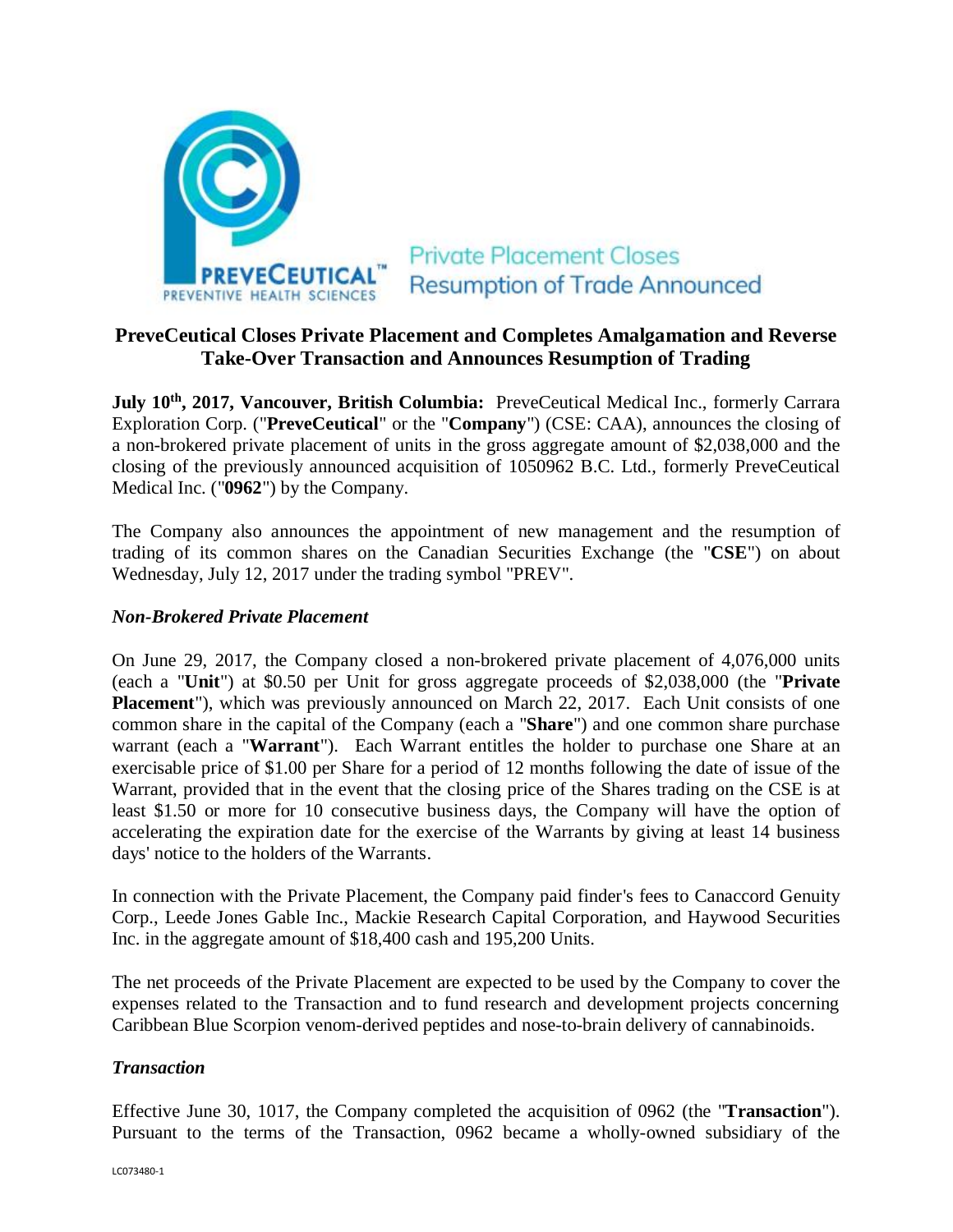Company by way of a "three-cornered amalgamation" with 1110607 B.C. Ltd., a wholly-owned subsidiary of the Company. Prior to the Transaction, the Company completed a three (3) to one (1) consolidation of its issued and outstanding Shares and the change of its name (see news release dated June 21, 2017).

Following the Transaction, all of the issued and outstanding shares of 0962 were cancelled and the Company issued an equal number of Shares to the former shareholders of 0962, resulting in a reverse take-over of the Company by 0962.

The shareholders of 0962 hold 83% (on a non-diluted basis) of the issued and outstanding common shares in the capital of the Company.

# *About PreveCeutical*

The Company is a Vancouver-based, innovative bio-pharma company with three proprietary technologies in development. The Company plans to identify new nature identical peptides from Caribbean Blue Scorpion venom to assist with cancer-targeted treatments; a sol-gel, extended release, delivery platform for local, systemic and nose-to-brain delivery of therapeutic compounds as well as a single-gene dual therapy technology for the treatment and possible prevention of diabetes and obesity.

The Company currently has one product available for sale, the CELLB9<sup>TM</sup> Immune System Booster. CELLB9<sup>TM</sup> is an oral solution containing polarized and potentiated essential minerals extracted from a novel peptide obtained from Caribbean Blue Scorpion venom. The active potentiated ingredients in the Blue Scorpion venom appear to support health at a deep cellular level, having been used for many years and in over 40 countries. The solution is colourless and odourless and can be administered orally.

# *Changes in Management*

Upon completion of the Transaction, the management of the Company includes the following individuals:

# **Stephen Van Deventer, Chairman of the Board and Chief Executive Officer**

Stephen Van Deventer is an experienced businessman and corporate director. Over the last 25 years, he has specialized in international corporate relations and business development. He has focused on launching small to medium sized companies into the public markets in Canada, the United States and Europe. He has also owned and operated many private companies and is currently a co-owner of Cornerstone Global Partners Inc.

# **Shabira Rajan, CPA, CGA, Chief Financial Officer and Controller**

Shabira Rajan is is a Chartered Professional Accountant, holds an MBA from Laurentian University and an Advanced Specialty Certificate in Forensic Science Technology, Forensic and Investigative Accounting Option from the British Columbia Institute of Technology, and is the owner of SHROF Financial Management and Accounting. Previously, she was the Director of Finance for Canada Line Rapid Transit Inc., a \$2 billion P3 infrastructure project for which she was responsible for all financial aspects.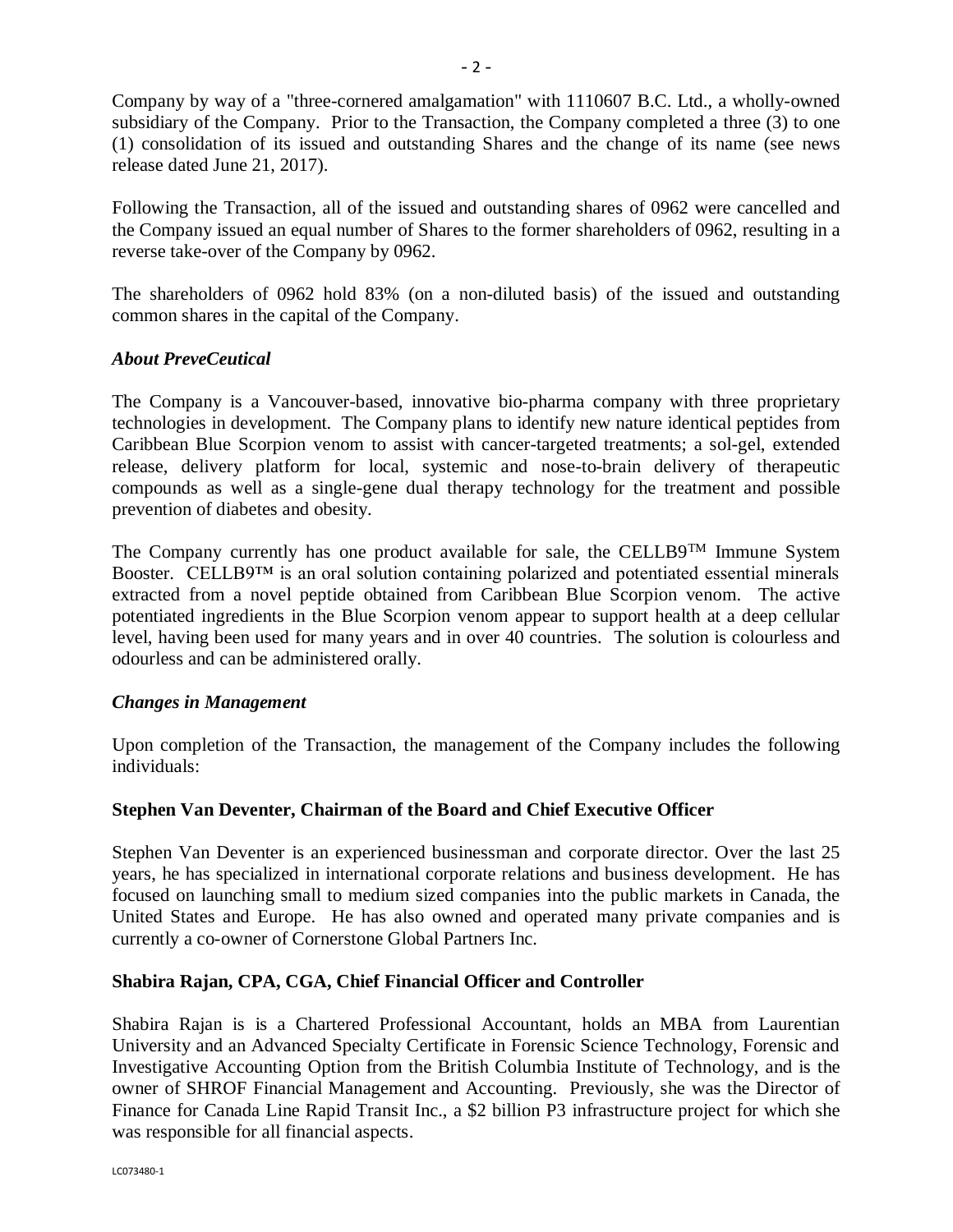Kimberly Van Deventer is an entrepreneur with a successful track record. She is a co-owner of Cornerstone Global Partners Inc. and, in 2009, she was ranked the third highest grossing female business owner in British Columbia. She is a driving force behind PreveCeutical and is steadfast in her commitment to raising awareness about disease prevention and health.

# **Brian Harris, Vice President of Corporate Development and Director**

Brian Harris is the Managing Partner at Marketing Services International, a consulting company that provides professional services to early stage private and public companies with a focus on science-based functional foods and natural health products. He is a Director and interim CEO of MedAgri Marihuana Labs Inc., and previously served as a Director and CEO of TSX-Venture Exchange listed company Russell Breweries Inc., during which time, it was one of the fastest growing companies in Canada. He was a founder of BASS (now known as TicketMaster) and of Smoke Free Pty Ltd. While he was President of Smoke Free, it became South Africa's leading smoking cessation company.

### **Greg Reid, Director**

Greg Reid is an entrepreneur, and the CEO of several successful corporations, in addition to being a filmmaker and best-selling author. He has dedicated his life to helping others achieve the ultimate fulfillment of finding and living lives of purpose. His work has been published in over 35 books and featured on nationally syndicated television programs across the United States. He is also the creator and producer on the internationally acclaimed films *Pass It On*, and *Three Feet From Gold*.

# **Dr. Makarand Jawadekar, Ph.D., Chief Science Officer**

Dr. Makarand Jawadekar completed his Ph.D. in Pharmaceutics at the University of Minnesota. He is currently an independent Pharma Professional and the owner of pharmaceutical consulting company Melinda Consulting LLC. Previously, he worked as Director of Portfolio Management at Pfizer Inc. for 28 years. He has extensive experience in creating and cultivating external partnerships and alliances for drug delivery technologies. He is an independent contractor to the Company.

#### **Harendra Parekh, Ph.D., Chief Research Officer**

Dr. Parekh completed his Ph.D. in Medicinal Chemistry at the University of Nottingham. After working in community pharmacy in the United Kingdom, he moved to Australia and took a position as research officer in University of Queensland's School of Chemistry, and is currently a Senior Lecturer within the School of Pharmacy. He also holds adjunct positions at Manipal University (India) and the National University of Singapore's Nanoscience and Nanotechnology Institute. Dr. Parekh's work is widely published, and in 2004, he received Uniquest's Trailblazer Prize for commercialization potential of his work related to treatment of age-related macular degeneration. He is an independent contractor to the Company.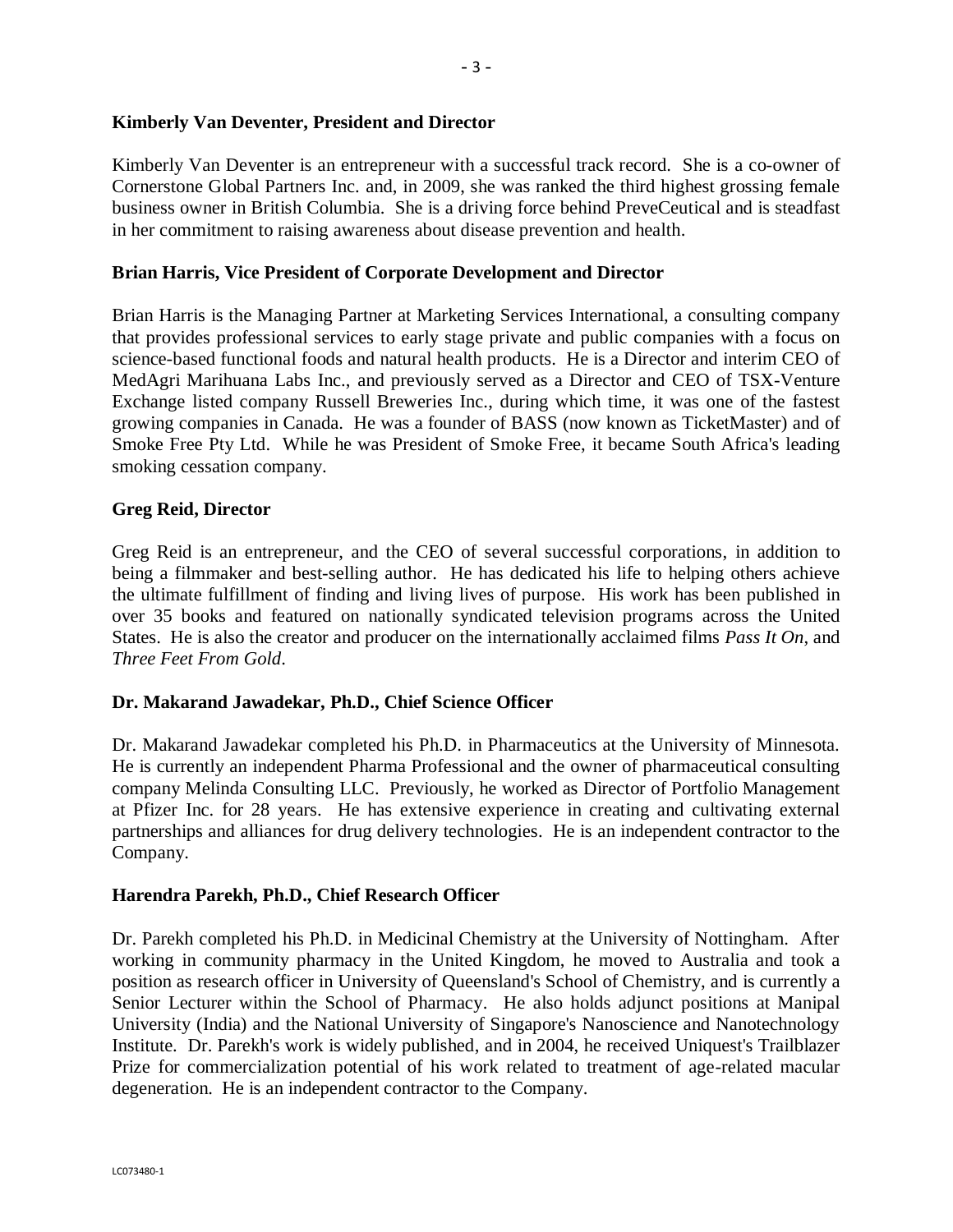Nicole Goncalves-Krysinski is an attorney and a partner in her law firm Schwartz & Krysinski, LLP in New York. She has a J.D. from St. John's University and B.A. from U.C.L.A. Her practice areas include contract negotiations, business and transactional law and corporate advisement. She is an independent contractor to the Company.

#### **Alicia Rebman, Vice President, Marketing & Advertising**

Alicia Rebman is a Marketing professional with a background in Publishing Technologies, Communications and Graphic Design with a specialty in branding and communications for social enterprise and NGO start-ups. She ran a successful design services company for six years before becoming the head of the marketing department for international design and publishing company Hartley & Marks Group.

### *Further Information*

A copy of the Transaction agreement and disclosure documents prepared in connection with same may be viewed on the Company's SEDAR profile at www.sedar.com.

Investors are cautioned that, except as disclosed in the disclosure documents provided in connection with the Transaction, any information released or received with respect to same may not be accurate or complete and should not be relied upon.

PreveCeutical is a reporting issuer in the Provinces of Alberta, British Columbia and Ontario and its common shares are listed on the CSE under the symbol "PREV".

#### **On Behalf of the Board of Directors**

Stephen Van Deventer Chairman and Chief Executive Officer

#### **For further information, please contact:**

Stephen Van Deventer Chairman and Chief Executive Officer (604) 306-9669

*Neither the CSE nor its regulation services provider (as such term is defined in the policies of the CSE) accepts responsibility for the adequacy or accuracy of this news release.*

#### **Forward-Looking Statements:**

This news release includes certain statements that constitute "forward-looking information" within the meaning of applicable Canadian securities laws. Readers are cautioned that forward-looking statements are not guarantees of future performance or events and, accordingly, are cautioned not to put undue reliance on forward-looking statements due to the inherent uncertainty of such statements. Statements in this news release that are not purely historical are forward-looking statements and include any statements regarding beliefs, plans, expectations and orientations regarding the future. Often, but not always, forward-looking statements can be identified by words such as "pro forma", "plans", "expects", "may", "should", "budget", "schedules", estimates", "forecasts", "intends", "anticipates", "believes", "potential" or variations of such words including negative variations thereof and phrases